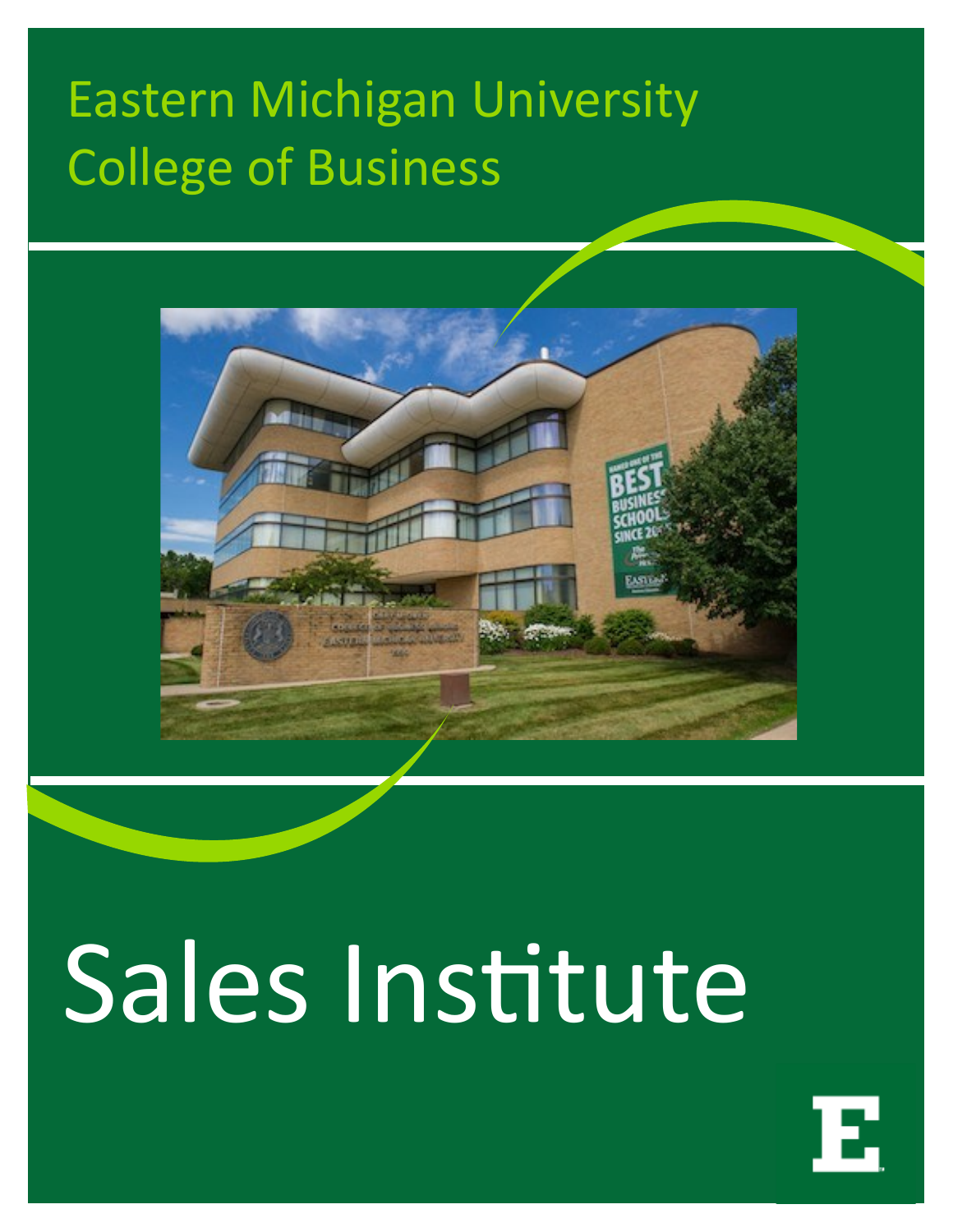

**Sales Students**

- Contemporary Selling (MKTG 261)
	- over 400 students per year
- Advanced Professional Selling (MKTG 361) - 50 students per year
- Sales Management (MKTG 461) -50 students per year



#### **Northwestern Mutual Sales Competition**

1st place—Alexander Jewell 2nd place—Garrett Warner 3rd place—Bria Woods

## **Marketing Department**

The Marketing Department at Eastern Michigan University offers a Sales concentration within its Bachelor of Business Administration in Marketing program. This concentration specifically includes three courses: Contemporary Selling, Advanced Professional Selling, and Sales Management. In addition to their coursework, students are introduced to industry professionals who help broaden their understanding of today's multi-faceted world of selling.

## **Sales Club**

In January 2018, EMU launched a new Sales Club, open to all students. The Sales Club is coached and advised by Susan Yarrington Young, a lecturer in the Marketing Department. The club gives students the opportunity to practice and polish their selling skills. Professor Young coaches the students on how to best present to a variety of clients that the students will encounter in a career in sales.

## **Sales Competitions**

Participating in Sales Competitions opens up opportunities for both students and sponsors. Students have the chance to experience and demonstrate what they've learned in real-world selling situations. Sponsors get to see the students' abilities first-hand and find potential interns and future employees. In March 2018, EMU's College of Business hosted the annual Northwestern Mutual Sales Contest.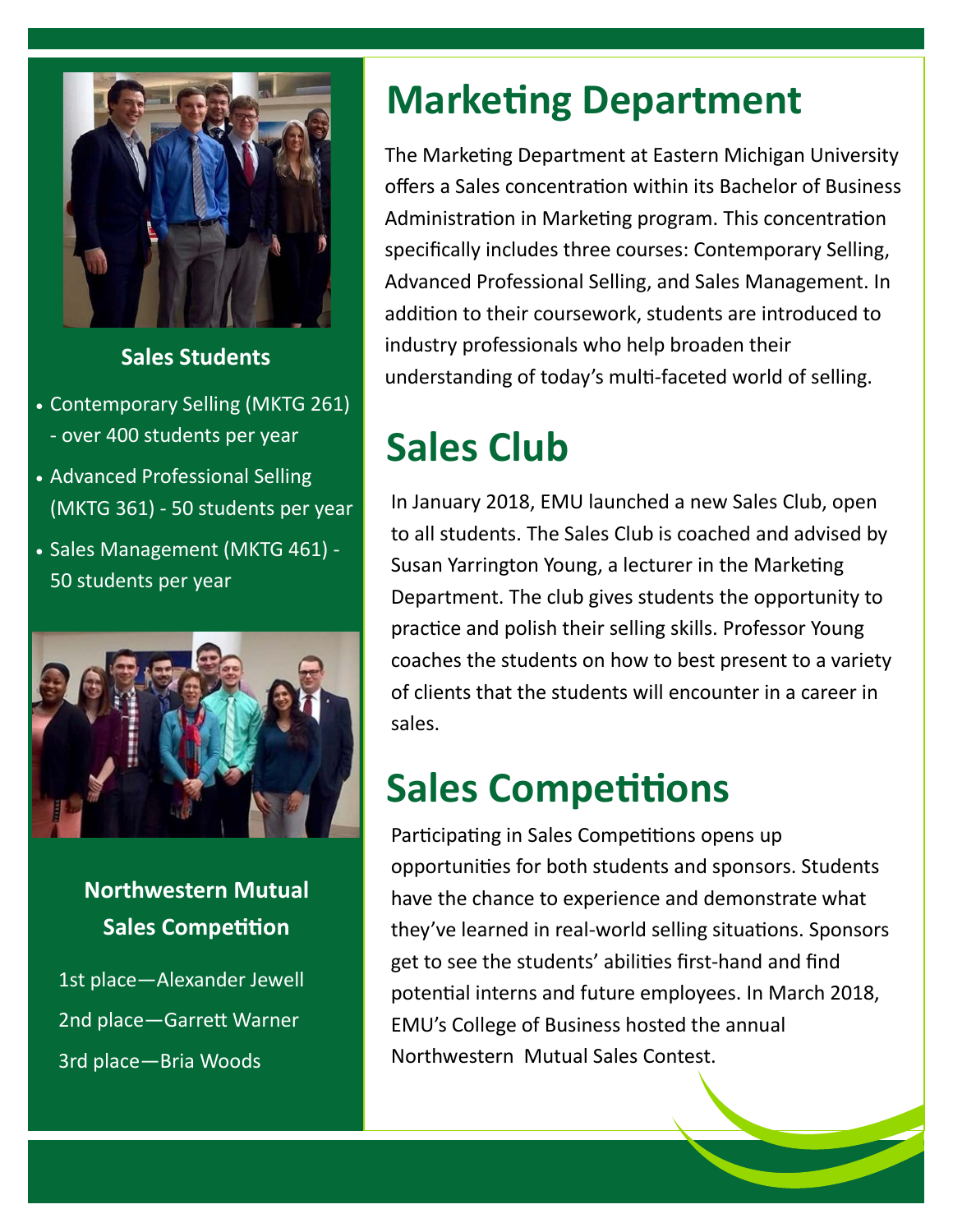## **Quicken Loans**



#### Northwestern Mutual

#### **Current Sponsors**

Quicken Loans—Bronze ABC Supply—Participating Northwestern Mutual -Contributing

#### **Partners**

Fastenal Sherwin-Williams



### **Sales Institute**

In fall 2016, the College of Business launched the Sales Institute, open to students in any major. The Sales Institute is designed to educate students and allow them to apply what they've learned to a variety of sales careers. In winter 2017, the Sales Institute joined the University Sales Center Alliance, a national organization of sales institutes and educators. Dr. Lewis Hershey, Department Head of Marketing, has made it a priority to visit other sales institutes and work with faculty from the USCA to further develop the Sales Institute at EMU.

## **Corporate Sponsorship Opportunities**

#### **Sponsorship Levels**

Title Sponsor—\$1,000,000 Platinum Sponsor—\$100,000 Gold Sponsor—\$50,000 Silver Sponsor—\$20,000 Bronze Sponsor—\$10,000 Participating Sponsor—\$5,000 Contributing Sponsor— \$1,000